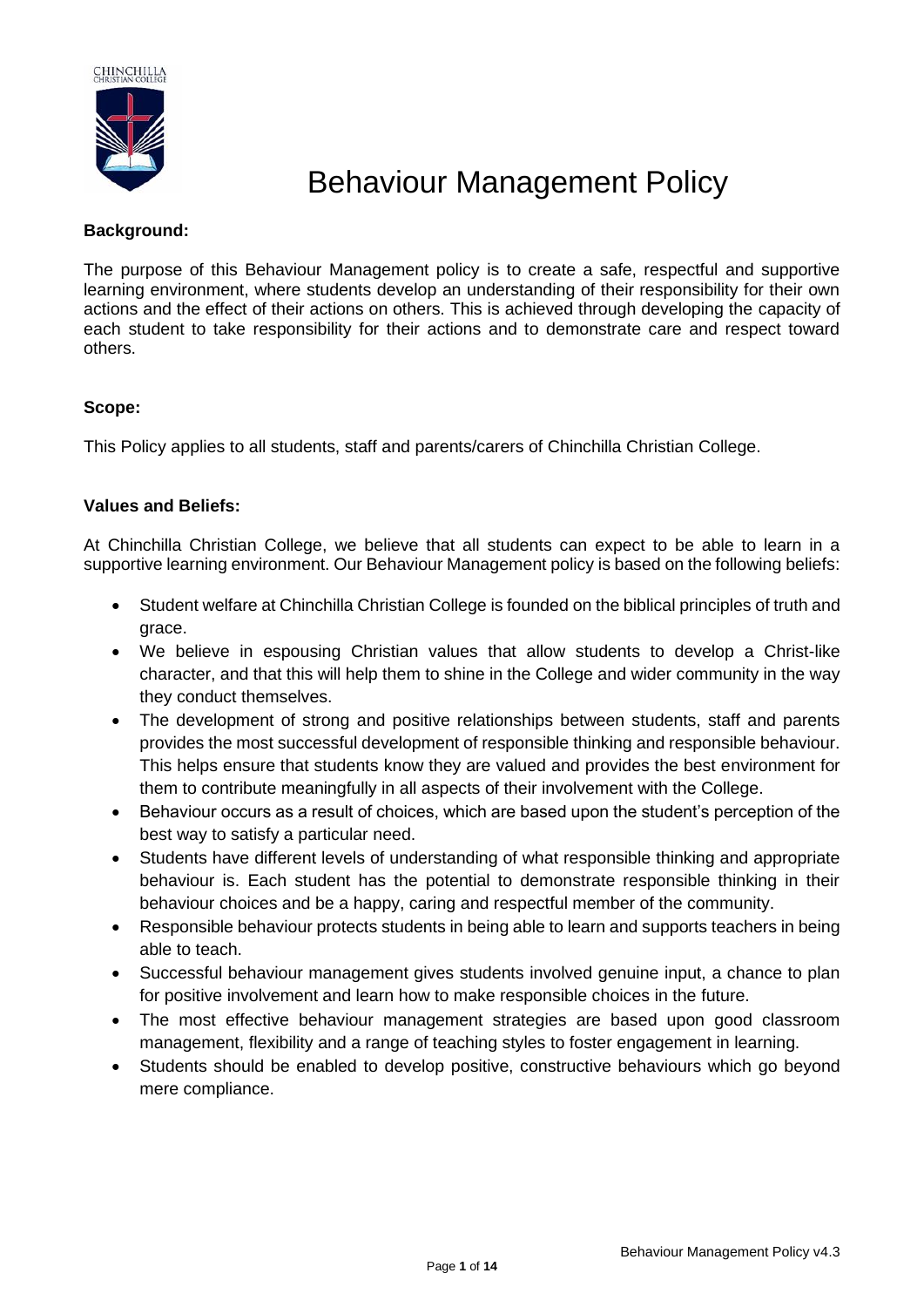# **Policy Aims:**

Our policy aims to:

- Develop each student's ability to relate positively to others at school and in the community.
- Guide students towards an awareness of the results of their behaviour choices and choose behaviour that is self-controlled.
- Create a caring and inclusive College environment and classrooms where students and staff can learn and work successfully together.
- Maintain expectations that protect the needs of all individuals, allowing all students to achieve their full God-given potential.
- Maintain a clear set of processes for individuals who do not accept their responsibilities and breach College expectations.
- Maintain a set of procedures which allow the resolution of conflicts in a positive and nonconfrontational manner.
- Encourage students to value and foster a positive attitude to learning.

# **Guiding Principles:**

# *Code of Behaviour*

- All students, staff and parents understand and accept that certain kinds of behaviour are expected.
- Everyone should be treated with courtesy and respect and everyone can expect to be safe, secure and able to learn.
- The expectations for individuals are related to responsibilities that must be recognised and respected.
- Our policy is based on all individuals accepting responsibility for their own actions.

# *Pastoral Care*

At Chinchilla Christian College, pastoral care is critical to our support for our students and integrated into our teaching and learning programs. Teachers guide students in self-discipline and reinforce College expectations, which governs their behaviour through developing an understanding of:

- The values and beliefs of the College
- The needs and responsibilities of students and staff as outlined in this Behaviour Management Policy
- The effect of their relationships and interactions with others

Each area of the College may adopt a specific pastoral care program or focus to support the development and maintenance of a productive environment for students and staff. Such a program will be consistent with the values and beliefs and guiding principles of this policy.

# *Classroom Expectations*

Expectations for the guidance of student behaviour should be articulated and displayed in classrooms and in common areas where students gather. A common set of expectations will be available for student guidance. Teachers may develop specific expectations for the developmental age of students in their care if required. Such expectations are to be stated in a positive form and are to be clearly stated.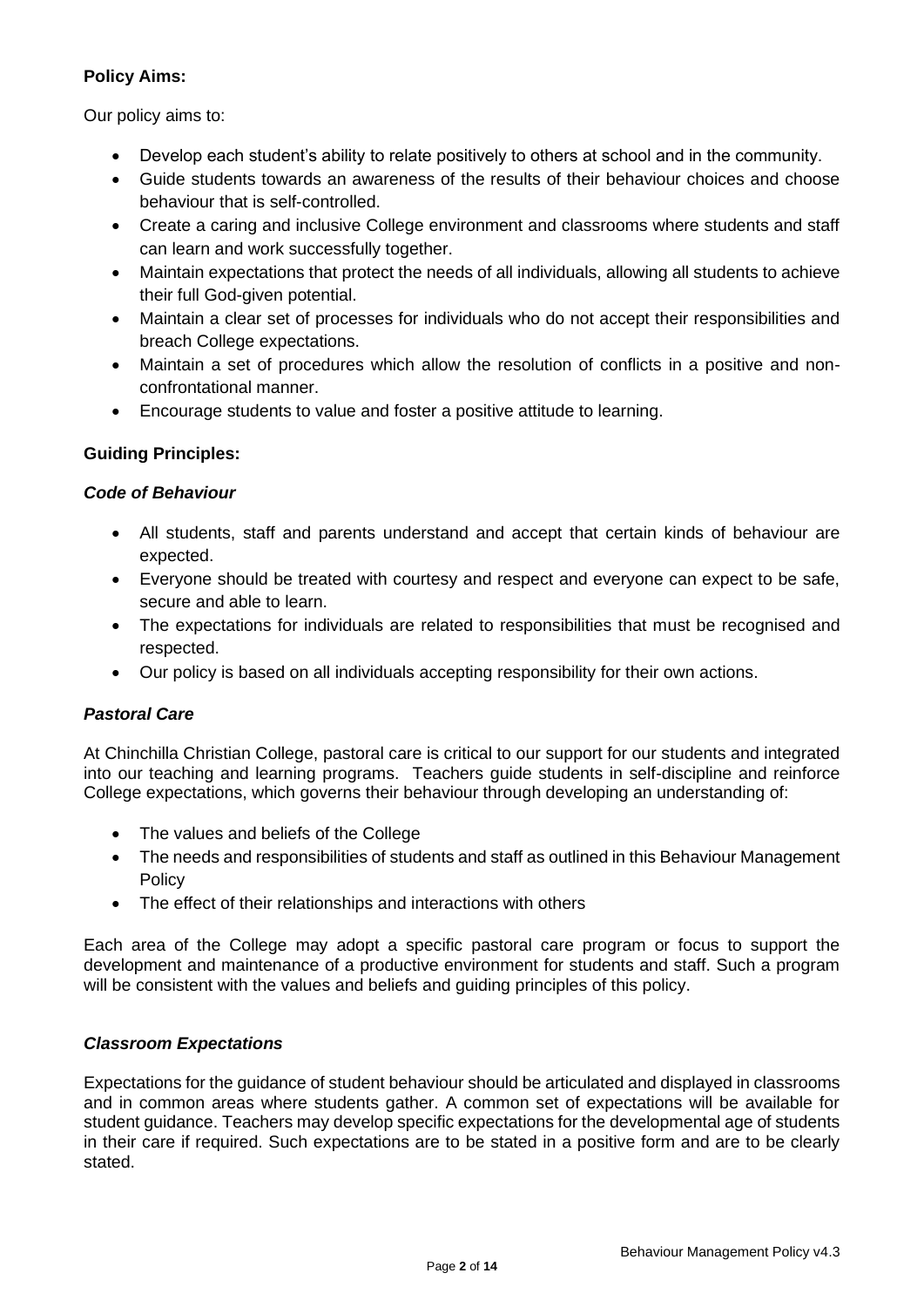## *Creating a Supportive Environment*

All staff are to model appropriate behaviour for the students to follow. Staff, as much as is professionally reasonable, are to be aware of students' backgrounds and circumstances, be positive in their relationships with students, be active listeners, allow students to become part of the decisionmaking process and implement consistent decision making in the application of behaviour management techniques.

#### *Expectations and Responsibilities*

Expectations and responsibilities are inextricably linked and need to be considered in conjunction with one another. Staff should enshrine an individual's needs and wellbeing, define areas of responsibility and articulate expectations frequently.

#### **Students - Expectations and Responsibilities**

*As a student, I can expect to:*

- Be in a safe, secure, clean and healthy environment
- Be valued as an individual
- Be treated with respect, courtesy and honesty
- Learn in a purposeful and supportive environment without distraction
- Be taught by teachers who are competent, fair and understanding
- Receive guidance in learning to use responsible thinking in my behaviour choices
- Participate in decisions affecting my welfare
- Feel proud of the College and earn the respect and support of the local community

#### *As a student I have responsibility to:*

- Behave in a way that protects the safety and wellbeing of others
- Ensure that I am punctual, polite and prepared to demonstrate responsible thinking in my involvements with the College
- Respect and value all other members of the College community
- Ensure my behaviour does not disrupt the learning environment
- Do my best and follow the instructions of my teachers
- Ensure that the College environment is kept neat, tidy and secure
- Safeguard and treat with respect all College and personal property
- Encourage others to learn and demonstrate responsible thinking
- Behave and dress in a manner which will bring credit to me and to the College

#### **Staff - Expectations and Responsibilities**

*As a staff member I can expect to:*

- Be treated with understanding, respect, courtesy, honesty and trust
- Teach in a safe, secure and healthy work environment
- Teach in a purposeful and supportive environment
- Make professional decisions according to each student's needs consistent with College policies
- Have co-operation and support from students, parents and the College's senior staff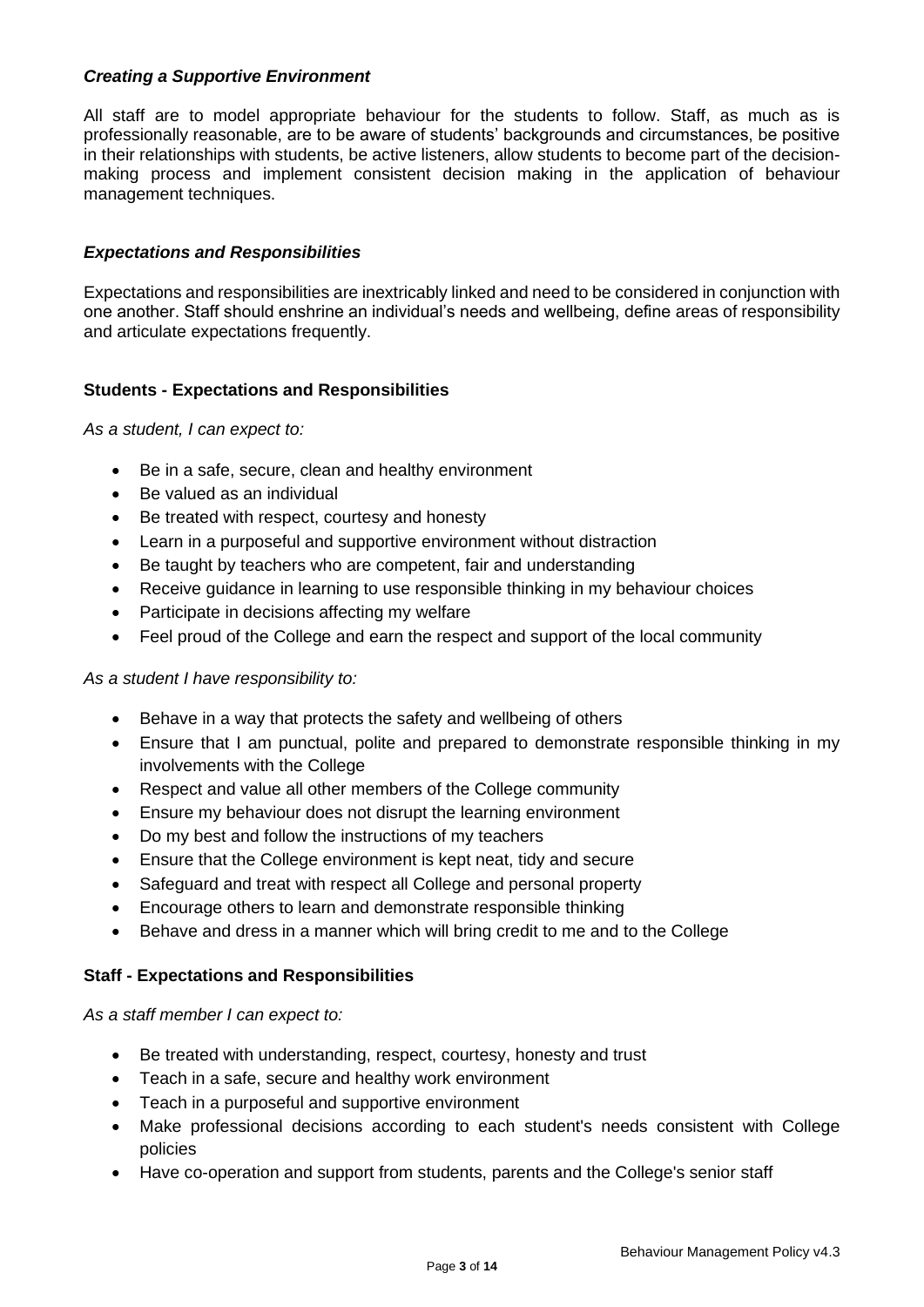- Interact and communicate openly with the College's senior staff, colleagues, parents and students
- Teach in an environment where all students respect and adhere to the College's expectations

## *As a staff member I have a responsibility to:*

- Treat students fairly, honestly and consistently
- Provide a positive model for students of responsible thinking
- Provide a caring environment
- Be punctual
- Act in a professional and confidential manner
- Maximise learning time by preparing and presenting purposeful learning experiences for each student
- Manage the behaviour of students appropriately according to the guidelines outlined in the College's Behaviour Management Policy
- Seek guidance from colleagues and senior staff when necessary
- Be fair and consistent in dealing with students, bearing in mind the knowledge / context of the problem
- Implement prompt actions in solving problems and dealing with matters concerning the welfare and wellbeing of students
- Establish positive relationships with students, parents and other members of the College community
- Support student progress and raise concerns to parents through regular communication
- Listen to opinions and ideas of others and to be available for interaction with senior staff, parents and colleagues
- Support decisions made by the College

All staff are expected to have a sound knowledge of the students they teach and the follow-up necessary when individuals fail to meet their responsibilities, as outlined in this Policy.

## **Senior Staff - Additional Expectations and Responsibilities**

## *In addition to the above, senior staff can expect to:*

- Have the co-operation and support of all staff members
- Implement and review policies, programs and procedures

## *The Principal can expect to:*

• Be the ultimate authority on all school matters and have decisions accepted and respected

*In addition to the above, senior staff have a responsibility to:*

- Treat other staff with respect and courtesy, acknowledging their individuality and role in the **College**
- Act professionally and confidentially
- Consult with staff where appropriate
- Be accessible to staff, parents and students at a mutually appropriate time
- Address issues equitably and consistently
- Communicate information promptly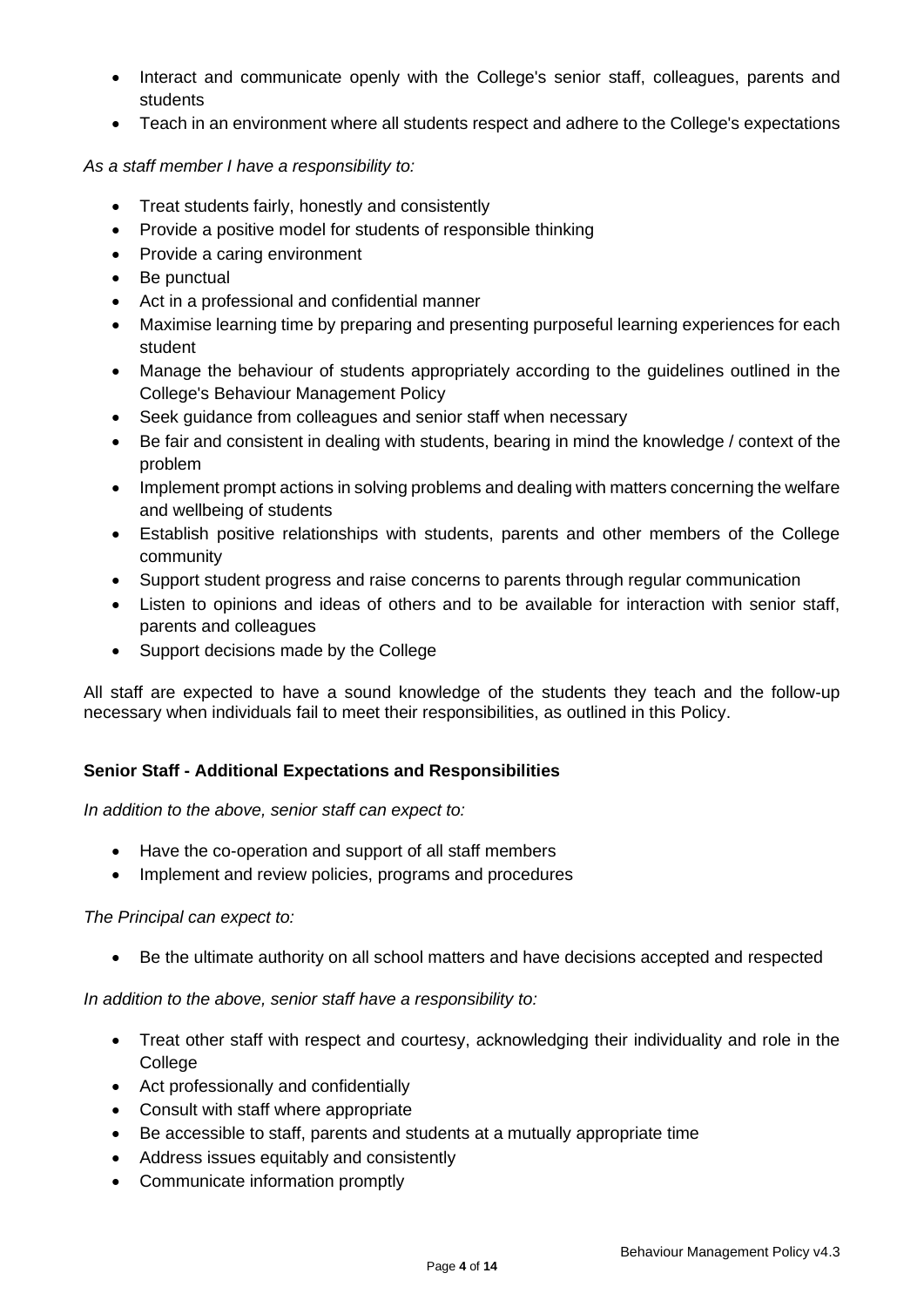## **Parents - Expectations and Responsibilities**

*As a parent I can expect:*

- To be treated with understanding, respect, honesty and trust
- My child/ren to be safe and cared for in an environment where staff conduct themselves in a manner consistent with biblical principles
- Open communication with all teaching and senior staff at a mutually agreed time
- My child/ren to be treated as individuals

*As a parent I have a responsibility to:*

- Treat others politely and respect their individuality and position in the College
- Prepare my child/ren for engagement in learning at the College
- Observe the expectations of the College
- Ensure that students are attired according to the College uniform policy/dress code
- Co-operate with teachers and the College and discuss matters relevant to my child's education and wellbeing

#### **Acknowledging Appropriate Student Behaviour**

When students take responsibility for their behaviour and act in a way consistent with the College's expectations, and especially if they exceed expectations, it is important that they are acknowledged and praised for this. Positive reinforcement is to be used regularly. It is effective in helping students know when they are doing the right thing, motivate them to continue behaving appropriately and will assist students develop responsible thinking. Such positive reinforcement can be accompanied by stickers, certificates, high fives, etc.

The College recognises that the use of rewards does not teach students to think or be intrinsically motivated to behave appropriately. Therefore we do not use any system where students 'earn' rewards. Instead, we believe that students are to receive positive reinforcement for meeting and/or exceeding behavioural expectations, and that this use of praise creates a healthy environment in which students can learn to think responsibly and behave appropriately.

The use of positive reinforcement should happen informally (e.g. in the classroom, playground, etc.) and formally (e.g. at Assemblies, Presentation Day, etc.).

#### **Levels of Inappropriate Student Behaviour**

Inappropriate student behaviour inside and outside the classroom has been classified into three levels:

**Level 1 Low Level**

**Level 2 Mid Level**

## **Level 3 High Level**

Level 1 incidents should be managed by the staff member who has noticed the incident.

Level 2 incidents should be managed through a process of withdrawal, reflection and restoration.

Level 3 incidents should be referred directly to senior staff for urgent attention.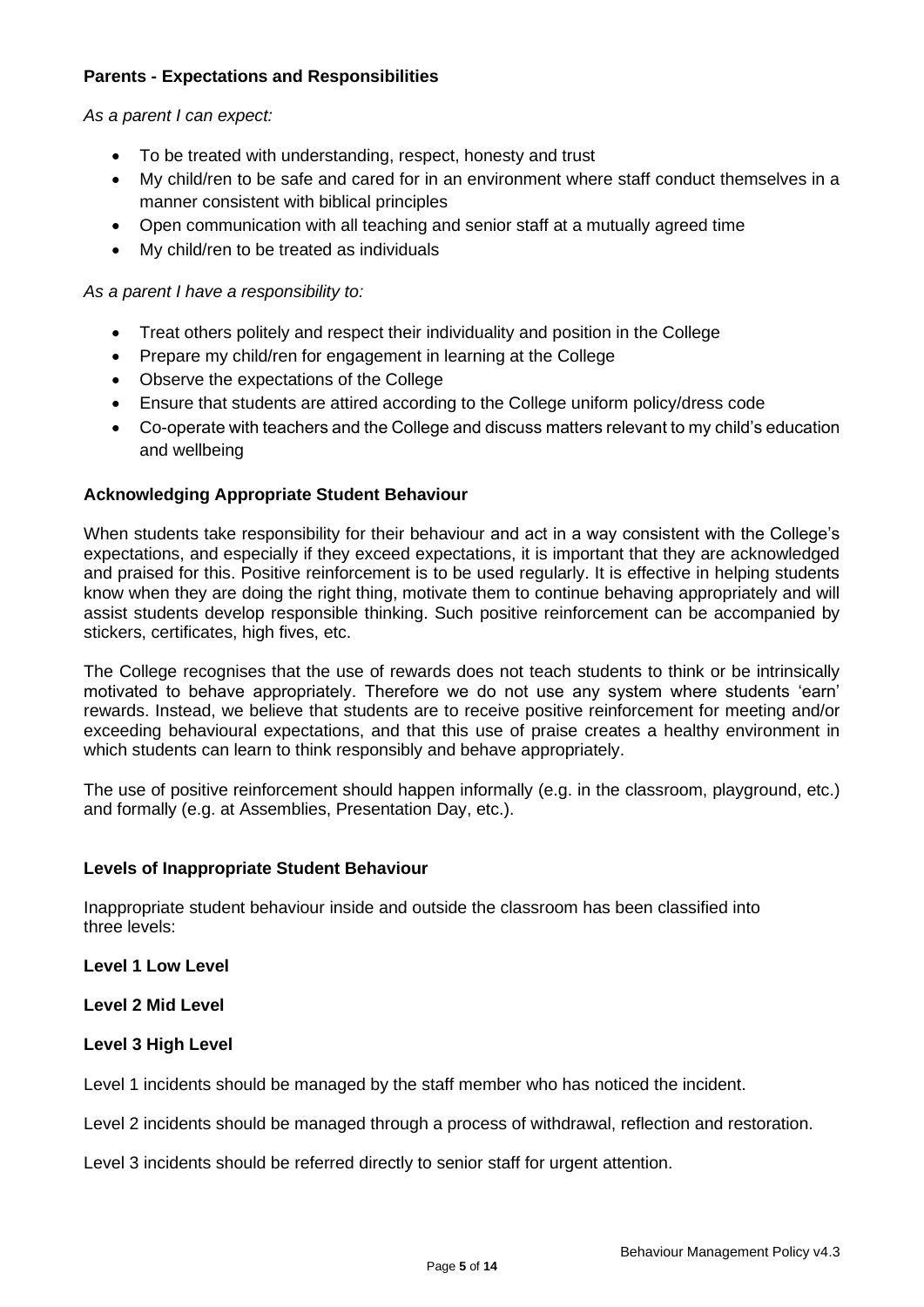The following outlines examples of behaviours that may be classified at each level of behaviour and provide an example of responses. It is acknowledged that the context of the behaviour will also be considered in determining at which level the behaviour falls and an appropriate response from staff.

## *Level 1 - Low Level Inappropriate Student Behaviour*

#### **Classroom Behaviour**

| <b>Behaviour</b>                                                                                                                                                                          | <b>Correction / Consequence Options</b>                                                                                                                                                                                                                                                                |
|-------------------------------------------------------------------------------------------------------------------------------------------------------------------------------------------|--------------------------------------------------------------------------------------------------------------------------------------------------------------------------------------------------------------------------------------------------------------------------------------------------------|
| Commitment to work lacking, including:<br>incomplete homework, classwork not<br>completed in time,                                                                                        | Teachers to guide students in responsible<br>thinking at this level and send students to<br>RTR if appropriate.                                                                                                                                                                                        |
| Not consistently on task, including: scribbling<br>on materials, out of seat.                                                                                                             | Warning / redirection<br>Recorded warning (board / book)<br>Send student to RTR                                                                                                                                                                                                                        |
| Poor organisation, including: messy desk,<br>missing equipment, unprepared for work.<br>Incorrect presentation, including: girls' hair not<br>tied back, Secondary boys' shirts untucked. | <b>Preventative Actions</b><br>Tactical ignoring / wait<br>Clear direction<br>State expectation<br>Remove distraction<br>Physical gesture<br>Take student aside for 1:1 conversation<br>Adjust seating arrangements<br>Draw attention to appropriate behaviour<br>Confiscate object for period of time |

## **Outside Classroom Behaviour**

| <b>Behaviour</b>                                                                                                         | <b>Correction / Consequence Options</b>                                                                      |
|--------------------------------------------------------------------------------------------------------------------------|--------------------------------------------------------------------------------------------------------------|
| Incorrectly attired, including: uniform breach -<br>no hat.                                                              | Teachers to guide students in responsible<br>thinking at this level, including using RTR<br>where necessary. |
| Inappropriate area, including: present in wrong<br>area, in class without permission, climbing on<br>trees, fences, etc. | If no hat, student to go to RTR<br>Counsel student<br>Sit student in allocated place                         |
| Inappropriate play, including: rough play,<br>tripping, pushing, grabbing clothes, throwing<br>objects.                  | Retrace steps<br>Clean up an area of the playground or garden<br>Mediate problem<br>Confiscate object        |

## *Level 2 - Mid Level Inappropriate Student Behaviour*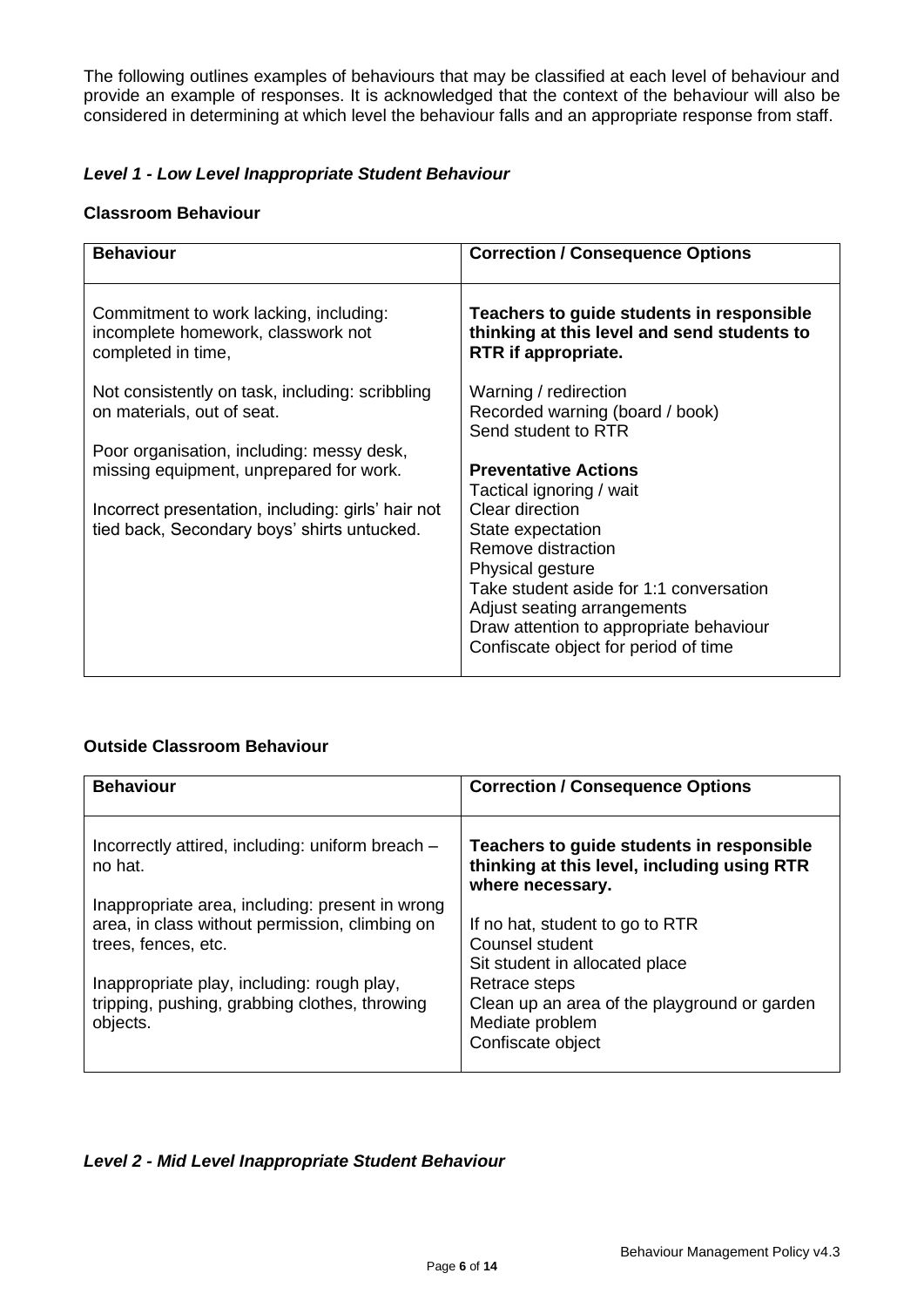| <b>Behaviour</b>                                                                                                                                                                                                          | <b>Correction / Consequence Options</b>                                                                                                                                          |
|---------------------------------------------------------------------------------------------------------------------------------------------------------------------------------------------------------------------------|----------------------------------------------------------------------------------------------------------------------------------------------------------------------------------|
| Intentional disruption to others' learning,<br>including: talking without permission, calling<br>out, distracting behaviour.                                                                                              | Student withdrawn and sent to<br><b>Administration. Senior staff member to</b><br>follow up.                                                                                     |
| Willful defiance, including: task refusal,<br>answering back, rudeness, deliberate<br>disobedience, leaving the College grounds<br>without permission, repeatedly ignoring uniform<br>requirements, plagiarism, cheating. | Withdrawal from class<br>Withdrawal from the playground<br>Meeting with the parents (in person or on the<br>phone)<br>Appropriate restitution (written and/or verbal<br>apology) |
| Lack of consideration, including: offensive,<br>insulting or abusive language, physical/verbal<br>harassment, intimidation, fighting, spreading<br>rumours, vicious remarks, coercion, deceit.                            | Restricted play areas<br>Altered seating arrangements<br>Completion of tasks during withdrawal<br>Clean up an area<br><b>Issuing Uniform Breach Letter</b>                       |
| Disrespect for property, including: interference<br>with others'/College property, theft.<br>Inappropriate actions, including: crude                                                                                      | Suspension from specific activities<br>Internal suspension<br><b>External suspension</b>                                                                                         |
| gestures, dangerous throwing or projecting of<br>objects, inappropriate use of technology.                                                                                                                                |                                                                                                                                                                                  |

# *Level 3 - High Level Inappropriate Student Behaviour*

| <b>Behaviour</b>                                                                                                                                                                                                                                                                              | <b>Correction / Consequence Options</b>                                                                                     |
|-----------------------------------------------------------------------------------------------------------------------------------------------------------------------------------------------------------------------------------------------------------------------------------------------|-----------------------------------------------------------------------------------------------------------------------------|
| <i>*Repeated Level 2 Behaviour (of any type)</i>                                                                                                                                                                                                                                              | Student withdrawn and sent to<br>Administration. Senior staff member to<br>follow up.                                       |
| Extreme disrespect to staff, including: verbal<br>abuse of staff, threatening/aggressive behaviour<br>to teachers, harassment of staff online,<br>defamation of staff.                                                                                                                        | Suspension from specific activities<br>Internal suspension<br><b>External suspension</b><br><b>Termination of enrolment</b> |
| Total disregard of others, including: acts of<br>violence, physical abuse, inappropriate images,<br>possession of cigarettes, alcohol or other drugs,<br>possession of weapons, sexual<br>advances/threats, selling prohibited substances,<br>major theft, damage or destruction of property. |                                                                                                                             |

# **Correction (Consequences) Guidelines**

Firm, fair guidance in appropriate behaviour is a requirement of a healthy learning environment. Corrective processes should be seen as positive rather than negative. The goal of all correction is to change the attitude that has led to the misdemeanour / poor choice. Thus, correction is always redemptive. To achieve this, it is vital that the student has ownership of both their behaviour and the plan to restore this when correction is needed. At all levels, the process of responsible thinking, as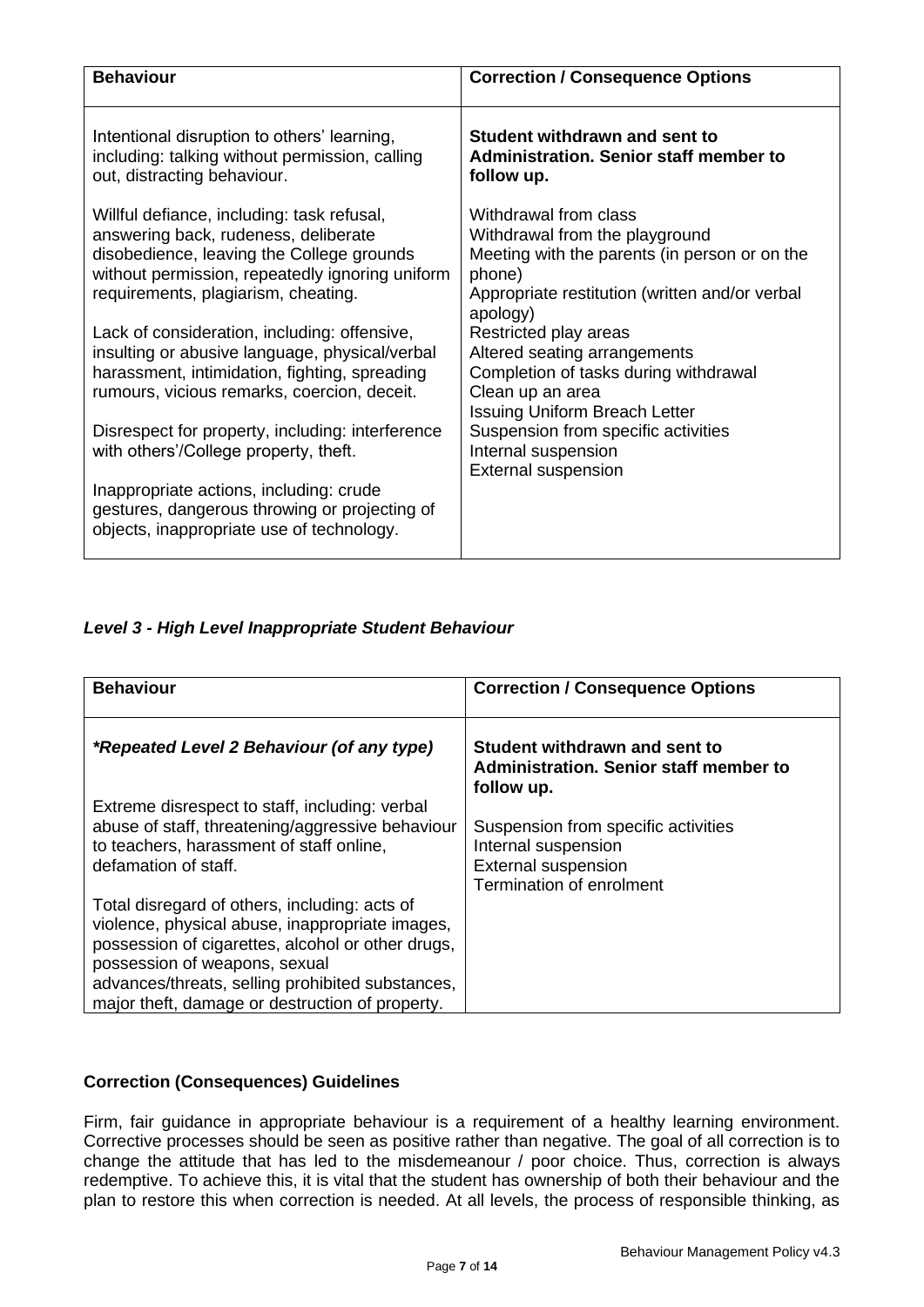guided by staff dealing with the matter, forms the basis of the plan for positive behaviour for students in the future. We do not use any form of corporal punishment of a student by a staff member as part of the disciplinary response.

Correction (consequences) guidelines allows for varying levels of correction depending on the nature of the misdemeanor / poor choice. These guidelines are based on the need for:

- Immediate and effective response by teachers when a student misbehaves
- Giving teachers the primary responsibility for the day-to-day maintenance of student discipline in the classroom
- Empowerment of students in overcoming challenges regarding their behaviour
- Giving teachers the immediate and decisive support of senior staff in supporting order in their classrooms and the resolution of difficult discipline situations
- Parent support and involvement in the discipline of their children

# *Guidelines for Level 1 Corrective Action*

## **Teacher/Student Dialogue**

Conversations with students about behaviour matters should be conducted in a calm, respectful manner. The conversation will be guided by the following four questions:

- 1. What did you do?
- 2. What are you expected to do?
- 3. How can you make things right?
- 4. What will happen if you do this again?

The conversation, guided by these questions, should ensure:

- The student is clear about what is wrong with the behaviour / attitude that has been displayed
- There is an opportunity for the student to explain his/her actions
- The expectations for future behaviour are clear be very specific
- An opportunity for the student to plan what is needed to restore the situation
- Assurance of your care and support for the student

The conversation should not involve:

- Any insulting, rejection, or vilification of the student or anyone else stick to the facts
- Any yelling
- Any threats the promise of consequences comes out of our concern, not our frustration
- Long "lectures" make the point fairly quickly, as "lectures" can tend to harden hearts

## *Guidelines for Level 2 Corrective Action*

Level 2 correction will involve the student being withdrawn or referral to the Responsible Thinking Room. This stage of misdemeanour is typically characterised by a direct wilful action in defiance of clear parameters set by a teacher or the College.

When referring a student to the Responsible Thinking Room, the teacher will ask the following two questions and then make the following statement**\***:

- 1. What did you do?
- 2. What are you expected to do?
- 3. You have chosen to go to the Responsible Thinking Room.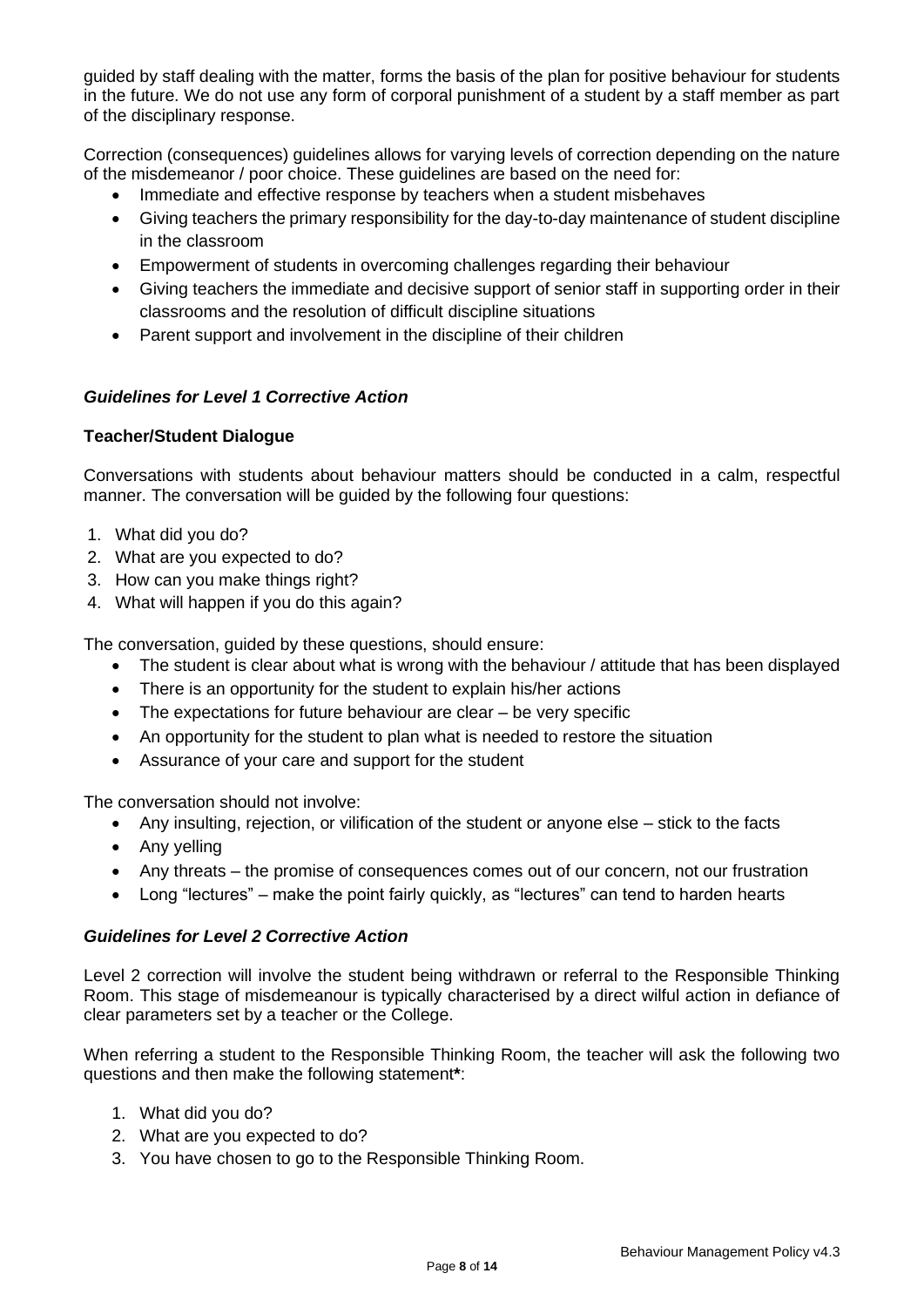\*The use of orange (warning) and red (withdrawn from class) cards will replace the use of these questions when it involves students intentionally disrupting learning or not attempting set work during lessons, to avoid further disruption to the learning environment.

When a student is withdrawn or sent to the Responsible Thinking Room, the teacher will send the student on their own and record details of the incident in Edumate. If the student is in the early years (e.g. Prep to Year 2), the teacher may send the student with a teacher aide.

Level 2 corrective action will follow a process of reflection by the student and a conversation with a senior staff member to formulate a plan for the restoration of the behaviour. The types of restorative action may include, but are not limited to, the options listed in the table associated with Level 2 Inappropriate Behaviour.

Corrective action may also involve the Senior staff member suspending a student internally. An internal suspension will have the following characteristics:

- Parents will be contacted to inform them of the student's misdemeanour and to discuss the provisions of the suspension
- Each day of the suspension, the student's parents will bring him/her to Reception in the mornings and collect him/her in the afternoons
- The student will not be allowed to travel on school buses (unless specifically permitted by the Senior staff member)
- The student will complete learning tasks and take breaks in isolation from other students
- The Senior staff member will provide ongoing opportunities for reflection, support, planning for positive engagement and restitution during the suspension
- The student's teachers will provide as much of the normal work as is possible for the student to undertake during the suspension
- Internal supervision will generally be provided by the Senior staff member
- The Senior staff member will write to the parents confirming the internal suspension

On occasions, the Senior staff member may consider that an external suspension is more appropriate than an internal suspension. This option may be appropriate when the College is confident that parents will take adequate responsibility for the student during the suspension or it is appropriate, in the opinion of the Senior staff member for the student to be off campus for a period of time.

- Parents will be contacted by the Senior staff member to inform them of the student's misdemeanour and to discuss the provisions of the suspension
- The Senior staff member will write to the parents confirming the suspension
- The student's teachers will provide as much of the normal work as is possible for the student to undertake during the suspension. The College can accept no responsibility for work missed during the suspension.
- Parents will be encouraged to provide redemptive counsel and personal reflective tasks during the suspension

# **Parent Action for Serious Student Misconduct**

For some students, particularly those in the early years (e.g. Prep to Year 2), suspensions may not be effective or appropriate in dealing with significant misdemeanors (e.g. violence, lying, blatant disobedience, continued non-compliance, etc.). The Senior staff member may choose to not apply a suspension at Level 2 of the student management policy, and instead:

- Remove the child from the classroom
- Request parent intervention to deal with the child's misconduct before the child is permitted back in the classroom.

The following procedures will be pursued where parents are being asked to deal with serious misbehaviour by a student: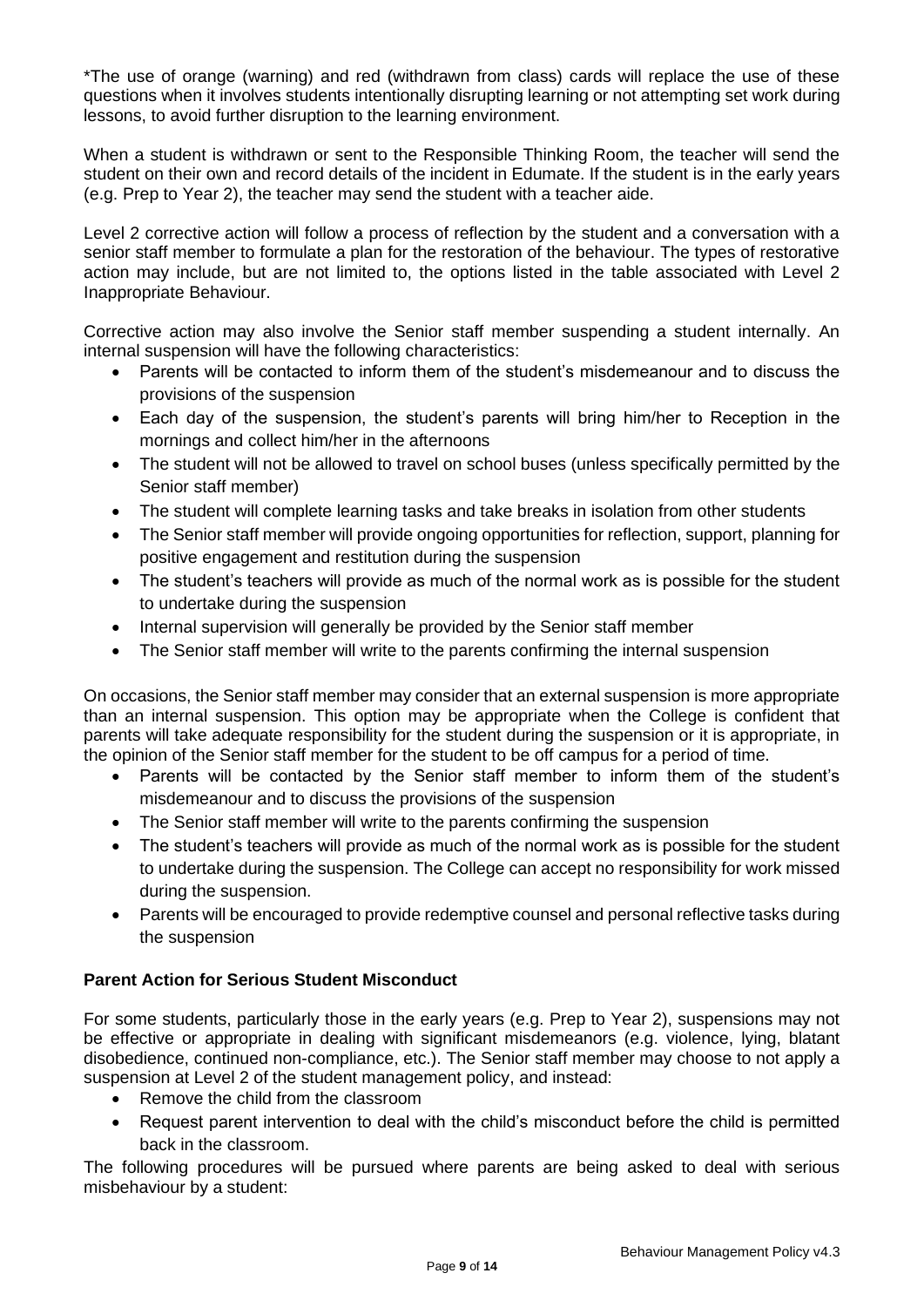#### *Identifying the Misconduct*

If serious misconduct is reported, the Senior staff member will ensure the student is removed from classes immediately. If, after investigating the matter, the Senior staff member considers that serious disciplinary action is warranted, and that an internal or external suspension would not be appropriate or effective, the student will not be permitted to return to class until the student's parents have implemented adequate and appropriate restorative measures that are supportive of the College's management of student behaviour.

#### *Contact with Parents*

As soon as practicable, the Senior staff member will contact parents and:

- Inform them of the nature of the student's misconduct
- Request that parents come as soon as possible to the College to speak with their child

For some students, it is expected that this process may need to be repeated a number of times to bring a substantial change in the student's behaviour. If, however, the Senior staff member is of the opinion that the behaviour is not being corrected, and/or the parents are not assisting with the required intervention, the recommendation may be made to the Principal that the student's behaviour has moved to Level 3 and that expulsion of the student be considered.

## *Guidelines for Level 3 Corrective Action*

It is anticipated that very few students at Chinchilla Christian College will reach Level 3 of misbehavior and that at this level of misbehaviour the matter is considered very serious through:

- Severe moral transgressions, angry/violent outbursts or other serious behavioural transgressions such as those listed in the table associated with Level 3 Inappropriate Behaviour
- Long-term problems in which repeated short suspensions or parental restorative action at Level 2 have not resulted in appropriate correction in attitude and behaviour

The Senior staff member may suspend (internally or externally) the student as deemed necessary. Other actions may be deemed appropriate as referred to in the earlier table. The Senior staff member may determine to recommend that the student be permanently excluded from the College. Approval to terminate the enrolment of a student rests with the Principal.

#### **Communication of Behavioural Issues**

#### *Communication with Parents*

It is important that parents are informed of attitudes and behaviours of their children at school or when involved in College activities and the actions taken by the College to correct them. College staff are expected to work with parents to gain their active support in working through the Responsible Thinking process.

- A staff member should contact parents when they become aware of a significant concern with a student's behaviour (e.g. assessment not submitted, homework repeatedly not completed).
- Teachers and the Senior staff member will contact parents to arrange meetings with them as necessary
- The Senior staff member will contact parents regarding any internal suspension
- The Senior staff member will contact parents regarding any external suspension
- The Principal (or, if delegated, the Senior staff member) will contact the parent regarding expulsion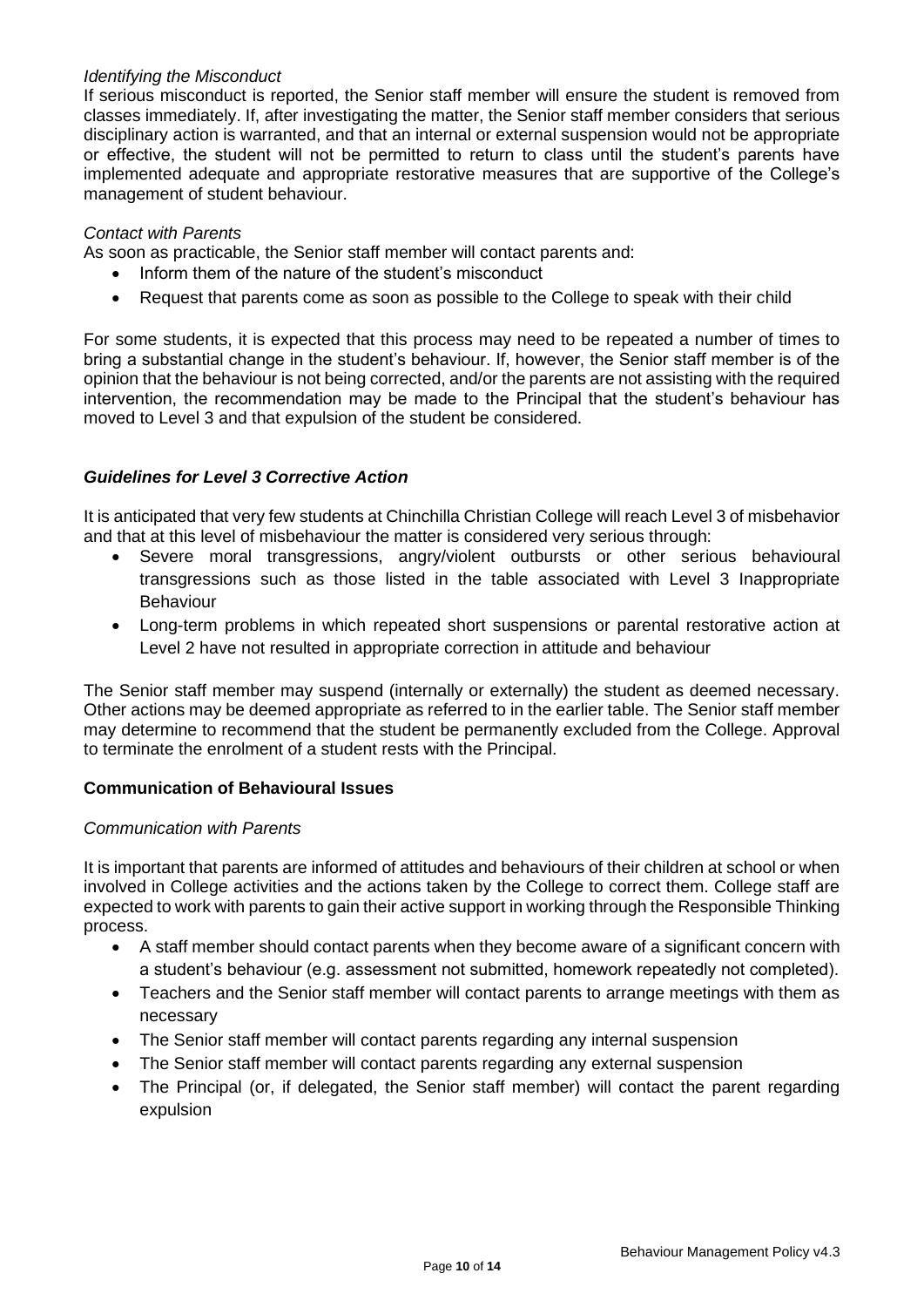## Revision Record

| Version | Approval Date   | Authorised by    | <b>Effective Date</b> | <b>Review</b><br>Cycle | <b>Next Review</b> |
|---------|-----------------|------------------|-----------------------|------------------------|--------------------|
| 1.0     | 13 October 2013 | <b>CCS Board</b> | 13 October 2013       | 2 years                | September 2015     |
| 2.0     | 22 January 2016 | Nathan McDonald  | 17 January 2020       | 4 years                | December 2019      |
| 3       | 17 January 2020 | Nathan McDonald  | 17 January 2020       | 4 years                | December 2021      |
|         | 13 July 2020    | Nathan McDonald  | 28 July 2020          | 4 years                | June 2024          |
| 4.1     | 13 July 2020    | Nathan McDonald  | 1 January 2021        | 4 Years                | June 2024          |
| 4.2     | 19 April 2021   | Nathan McDonald  | 19 April 2021         | 4 years                | <b>April 2025</b>  |
| 4.3     | 31 January 2022 | Nathan McDonald  | 31 January 2022       | 4 years                | January 2026       |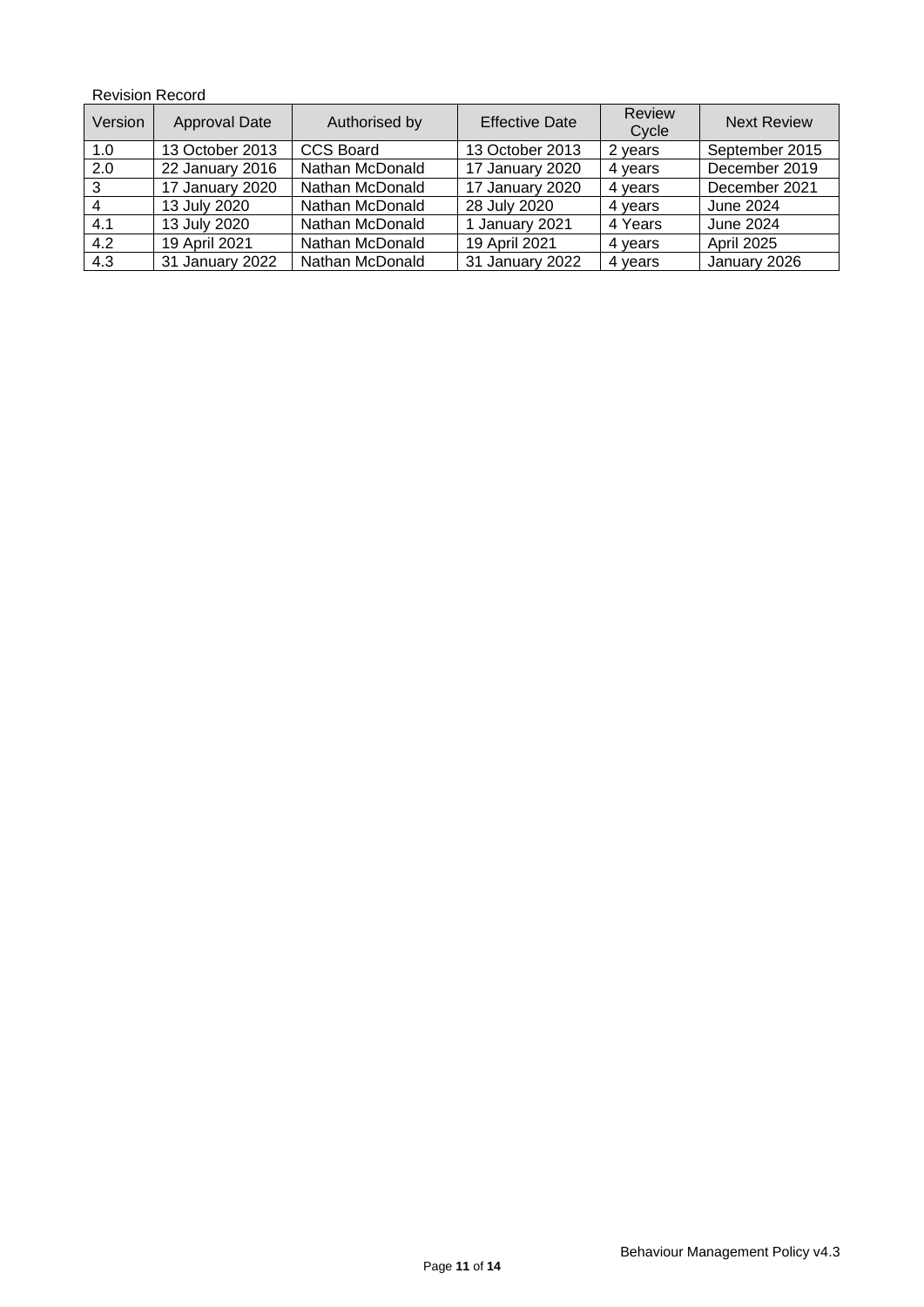## **Appendix 1 – Responsible Thinking Plan (Prep – Year 2)**

Name \_\_\_\_\_\_\_\_\_\_\_\_\_\_\_\_\_\_\_\_\_\_\_\_\_\_\_\_\_\_\_\_\_\_\_\_\_\_\_\_\_\_ Date

1. Write or draw what you did that was not right.

2. Write or draw what you should have done.

3. Who else was involved?

4. Write or draw what you can do to fix what you have done?

5. Who can help you with this?

Student Signature \_\_\_\_\_\_\_\_\_\_\_\_\_\_\_\_\_\_\_\_\_\_\_\_\_\_\_\_\_\_\_\_\_\_\_\_\_\_\_\_\_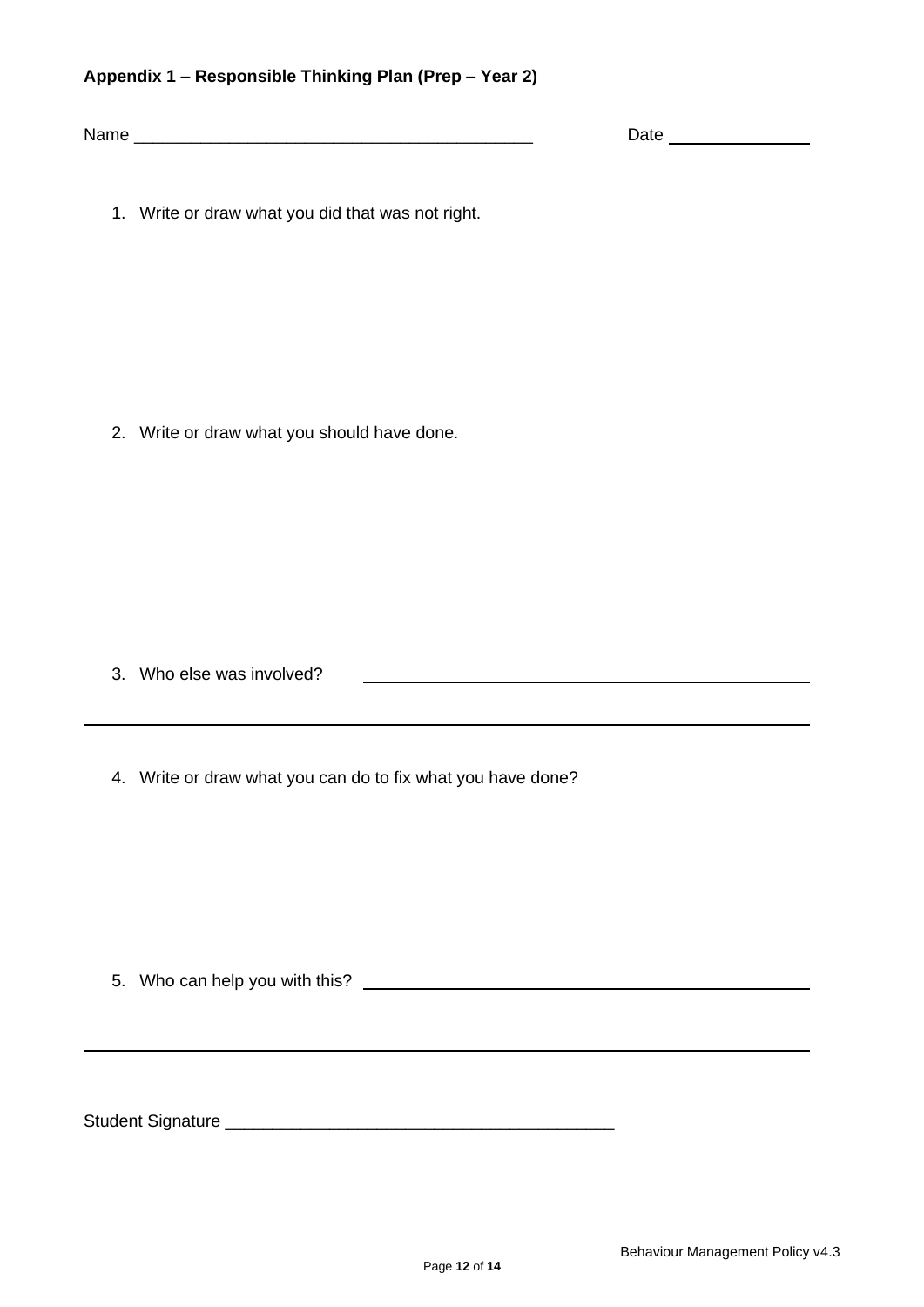| Who referred you to Responsible Thinking Room? _________________________________ |                                                                                                                       |
|----------------------------------------------------------------------------------|-----------------------------------------------------------------------------------------------------------------------|
| 1. Describe what you did that was not right.                                     | <u> 1989 - Johann Stein, mars and de Branch and de Branch and de Branch and de Branch and de Branch and de Branch</u> |
| ,我们也不会有什么。""我们的人,我们也不会有什么?""我们的人,我们也不会有什么?""我们的人,我们也不会有什么?""我们的人,我们也不会有什么?""我们的人 |                                                                                                                       |
| 2. What should you have done?                                                    |                                                                                                                       |
| 3. Who was affected by what you did and how?                                     |                                                                                                                       |
| 4. What is your behaviour goal going to be?                                      | <u> 1989 - Johann Barbara, martin amerikan basal dan berasal dan berasal dalam basal dalam basal dalam basal dan</u>  |
|                                                                                  |                                                                                                                       |
|                                                                                  |                                                                                                                       |
| 6. Who do you need support from and how can they help you?______________________ |                                                                                                                       |
|                                                                                  |                                                                                                                       |
|                                                                                  |                                                                                                                       |

**Appendix 2 – Responsible Thinking Plan (Years 3 – 6)**

Student Signature \_\_\_\_\_\_\_\_\_\_\_\_\_\_\_\_\_\_\_\_\_\_\_\_\_\_\_\_\_\_\_\_\_\_\_\_\_\_\_\_\_\_\_\_\_\_\_